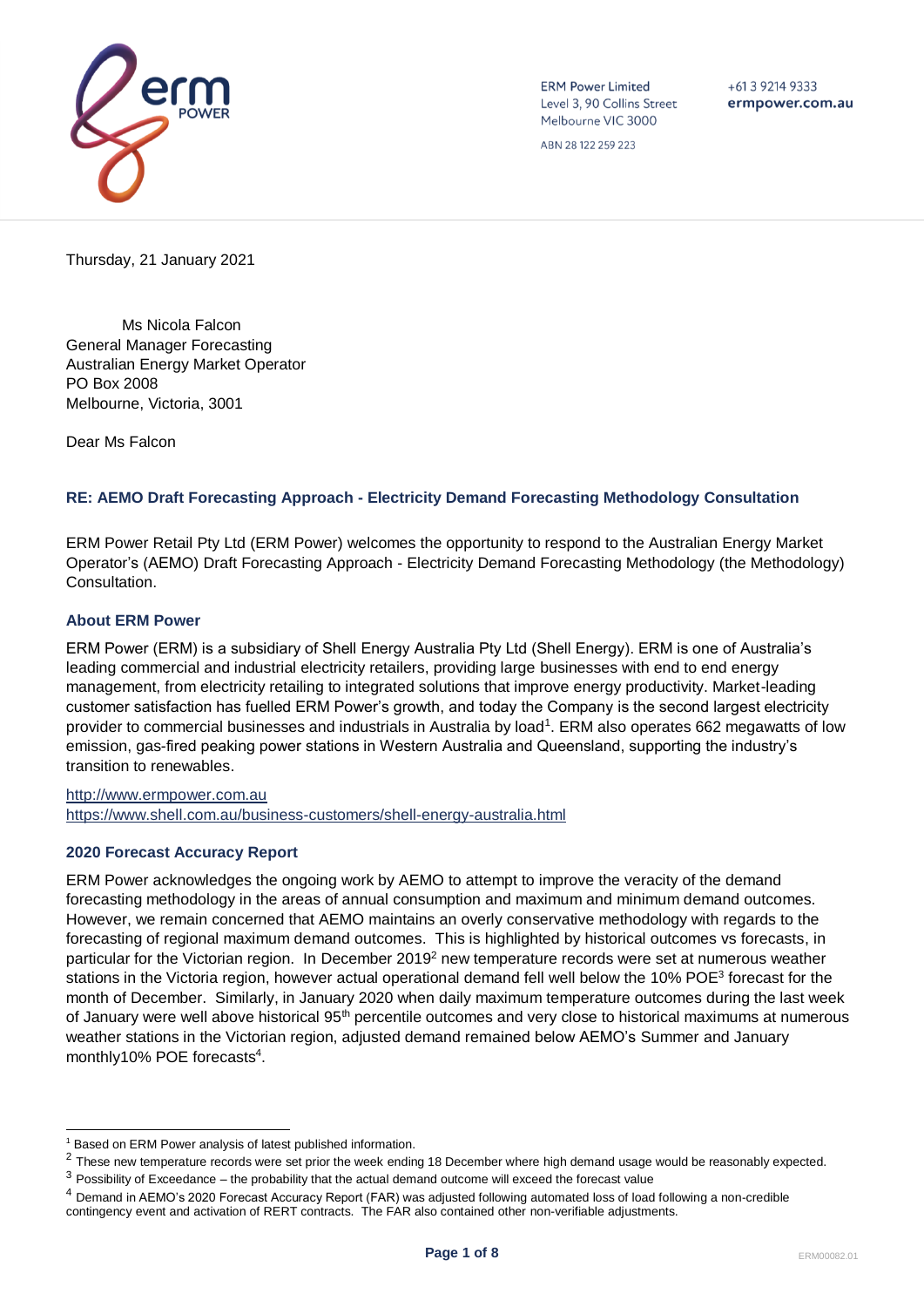

We also note that in the history of the National Electricity Market (NEM), actual maximum demand in the Victorian region, following any required adjustments for defined load interruption, has not exceeded the market operators 10% POE demand forecast, yet demand has fallen below the 90% POE forecast for 25% of years.

In addition, we are also concerned with what we consider are reactive responses by AEMO, where actual demand outcomes, whilst remaining within the range of outcomes derived from the forecasting process, result in recalibration of baseline data and the 50 and 10% POE benchmarks. AEMO's regional maximum demand forecasts are derived from a set of 3,000 synthetic weather years, these potential weather outcomes which include for a wide range of weather variability is used to calculate a range of potential summer and winter maximum daily demand outcomes ranging from 0 to 100% POE. As set out in the Methodology, significant tail values exist in the distribution of outcomes between the 0 to 10 and 90 to 100% POE values.<sup>5</sup> We consider that it is entirely possible and also that it should be expected, that at some point in time actual demand could exceed a 5% POE (1 in 20 years) or even a 2% POE, (1 in 50 years) outcome which following an actual occurrence should not automatically justify significant adjustment to the 10% POE forecasts. We believe that more detailed analysis and consultation on prevailing factors that led to the 10% POE forecast being exceeded is warranted when such an event occurs, prior to any decision by AEMO to make significant adjustments to baseline and 50 and 10% POE benchmark data. This has not been the case to date, with significant adjustments made with what we believe has been inadequate consultation.

We recommend that AEMO provide additional transparency in the regional forecast maximum demand values as an appendix in the FAR, by including in tabular form the full range (0 to 100% POE) of regional forecast maximum demand values derived from their modelling process. This should be displayed in at least 21 blocks, each of 5 percentile increments.

We also urge AEMO to seek assistance from the regulators with respect to using performance data provided by participants to the Essential Services Commission (ESC) and the AER on a quarterly basis<sup>6</sup>. Some of this data, such as monthly feed in tariff customer numbers by jurisdiction, monthly smart meter installation by metering type and number of customers with smart meters by tariff type (controlled load, time of use) may be useful as a reference source for trend analysis.

We hope that AEMO will consider the issues raised in this submission as ERM Power seeks to work with AEMO to improve its forecasting methodology. Following are more detailed comments based on the defined sections of the Methodology.

### **Section 2 – Business annual consumption**

l

ERM Power agrees with AEMO definition of Large Industrial Loads (LIL's) and the LIL subsectors proposed for the NEM and the West Australia Electricity Market (WEM). However, we are concerned that insufficient differentiation and therefore analysis is occurring in the commercial, light industrial and larger sized enterprise space which consume in the 2 to 10 MW half hourly demand range. Loads in this range would have a very different consumption pattern and potentially be less sensitive to prevailing weather outcomes to other smaller commercial and industrial enterprises which consume in the 100 KW to 2 MW demand range. We recommend that AEMO request assistance from Distribution Network Services Providers (DNSP) to improve the granularity of load classification on a National Market Identifier (NMI) on the basis of differentiation of network tariff structure to better identify business consumption types.

<sup>5</sup> Figure 17 - Draft Forecasting Approach - Electricity Demand Forecasting Methodology pp49

 $6$  Retailers must supply market performance data quarterly in accordance with the AER's Performance Reporting Procedure and Guidelines and the ESC's Compliance and Performance Reporting Guideline.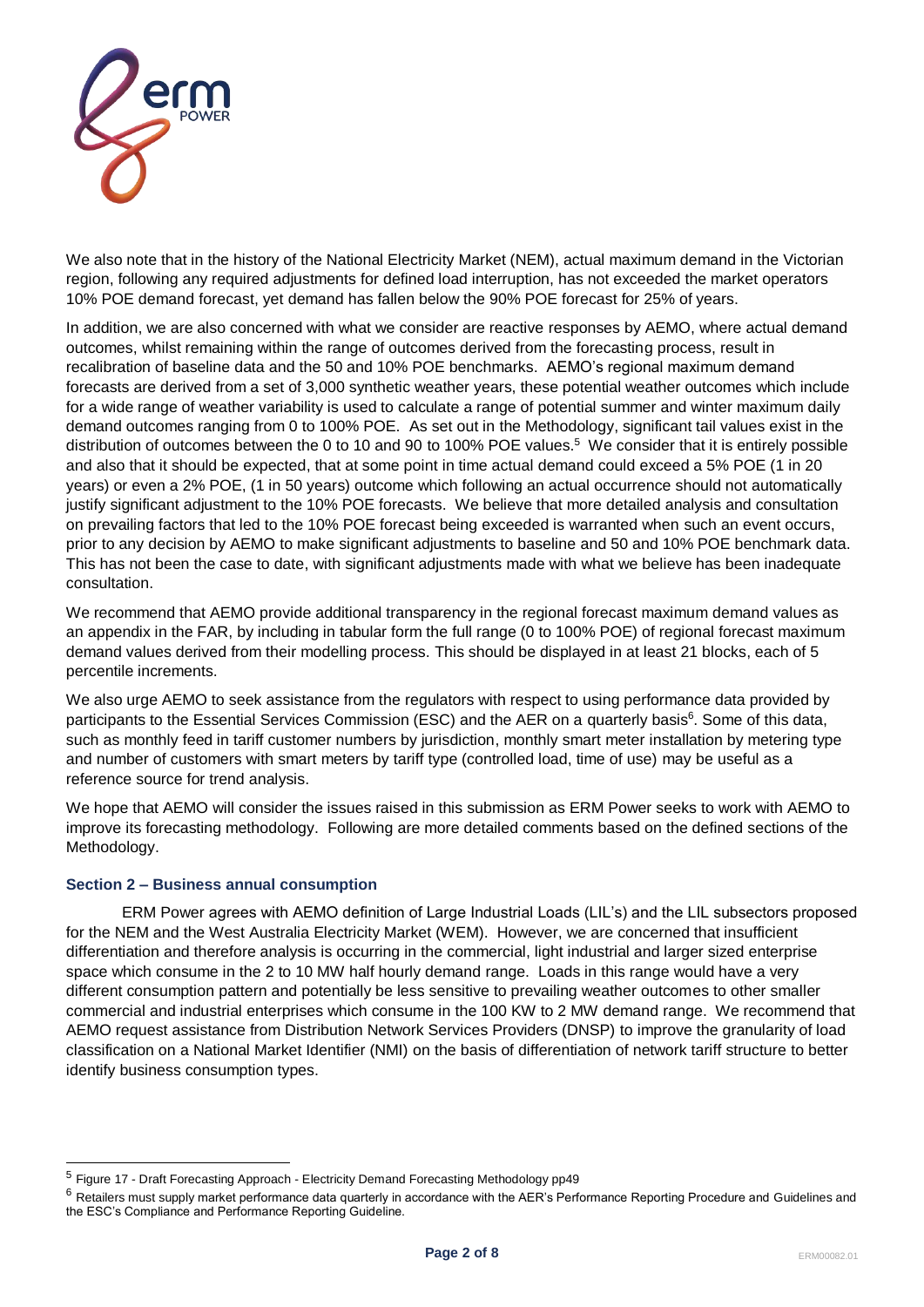

We support AEMO's interview process with LIL's and note that not all LIL's are interviewed, however, whilst AEMO indicate which loads to be identified may be determined by the level of deviation between forecast and actual consumption outcomes, it is unclear from the methodology that this is a discussion point during the interview process. We recommend that discussions regarding deviations between forecast and actual consumption are included as a clear discussion point in the methodology.<sup>7</sup>

We note that AEMO may include new LIL's in its forecast, however the Methodology fails to detail the criteria benchmarks that must be met prior to their inclusion in the NEM. We recommend that the Methodology include clear criteria similar to the commitment criteria used for new supply side or transmission resources for the inclusion of new LIL's as well as commercial, industrial and larger sized medium enterprise space which are forecast to consume in the 2 to 10 MW range. We note that the Methodology already includes clear criteria for inclusion as a future load in the WEM forecast.

We note the methodology contains no criteria for classification as a small and medium enterprise (SME). We understand that industry convention would classify SME and as a non-residential connection point consuming less than 100 MWh per annum or an average load of 11.5 KW. As discussed above, we consider that more detailed analysis of half hourly and annual consumption patterns in the 100 KW to 10 MW NMI demand range should be developed.

We also note that in this load group, AEMO applies seasonality factors in developing load forecasts, it is unclear how this differentiates between loads that have a seasonality component and loads that do not. In addition, these seasonality factors are developed based on region wide impacts where some SME loads may have greater and more time period defined seasonal impacts than others. As an example, SME loads in holiday resort areas would have very high seasonality impacts whereas SME loads in a metropolitan location may not.

The Methodology indicates that for SME loads to reflect the uncertainty of forecast outcomes in the first forecast years, AEMO applies a dispersion around its central scenario, similar to a simulated random walk with a deterministic drift term. This approach results in approximately 2-3% difference from the Central trajectory in the first forecast year (for the highest and lowest demand scenarios), growing to 4-5% difference in the second forecast year and a 5-7% difference in the third forecast year. However, the FAR contains no details with respect to the accuracy of SME consumption to forecast, so absent this level of detail its unclear if this level of uncertainty adjustment is justified. We recommend that AEMO provide improved analysis of consumption and actual demand outcomes for SME to justify this level of dispersion.

The Methodology indicates that for the long term causal model AEMO currently uses Gross State Product (GSP), ("*a measurement of the economic output of a state being the sum of all value added by industries within the*  state<sup>"8</sup>), as one of the factors for forecasting growth in SME consumption. However, AEMO may switch between GSP and other economic measurement series on the basis of what "*gives the best fit with consumption and is*  reasonably expected to explain the changes observed".<sup>9</sup> The Methodology provides no details of how this is analysed or the criteria for selecting the most appropriate measurement series. The methodology implies that the measurement series to be applied will be selected based on AEMO's judgement at the time. We recommend the Methodology set out clear criteria for selection of the measurement series. We also note that the coefficients based on this data are calculated on the basis of a time series of "*t* "years, with no defined time period for "*t* "or criteria for its determination defined in the Methodology. We recommend that at least the criteria for selection of the appropriate time period for "*t"* be contained in the Methodology.

l

 $7$  Step 4 – Conduct detailed interviews – Draft Forecasting Approach - Electricity Demand Forecasting Methodology pp17

<sup>&</sup>lt;sup>8</sup> Draft Forecasting Approach - Electricity Demand Forecasting Methodology pp 22

 $9$  Draft Forecasting Approach - Electricity Demand Forecasting Methodology pp 22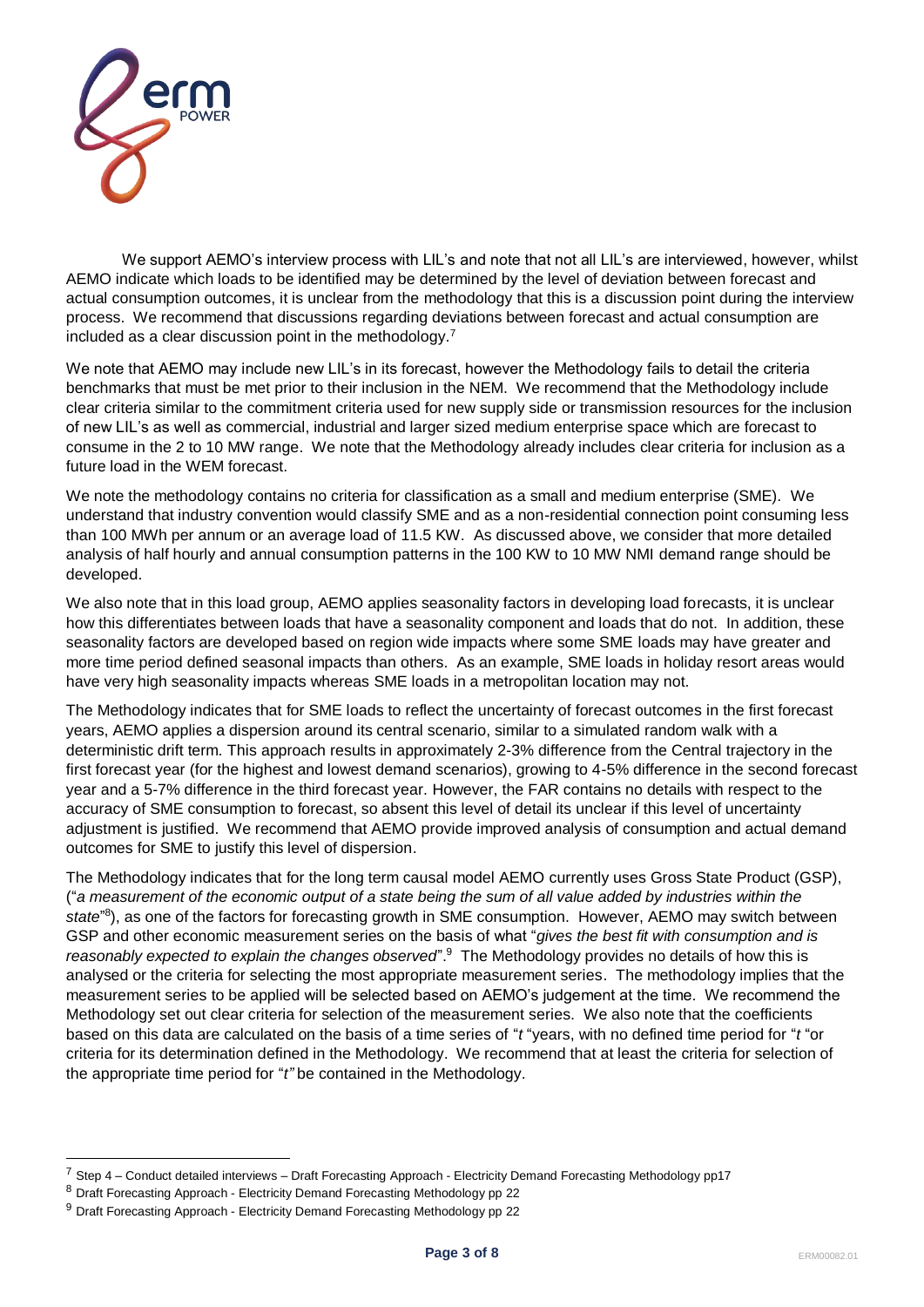

The Methodology indicates that with regards to price elasticity, AEMO applies a unidirectional assumption in that higher prices will drive lower consumption but lower prices "*will have an immaterial impact on potential energy consumption*" <sup>10</sup>. However, this is somewhat contradicted in the next section of the Methodology – Adjustments to energy efficiency where AEMO indicates "*Applying a discount factor to the adjusted energy efficiency forecasts, to reflect the potential increase in consumption that may result from lower electricity bills (knows as the "rebound" or "take back" effect and the potential non-realisation of expected savings from policy measures.*" 11 We are also concerned that the Methodology fails to clearly detail how "*demand destruction*" is adequately considered in the model. Our observation is that once SME or commercial and light industrial (C&I) departs due to high price outcomes, it is many years, if ever, before an alternative consumption source makes up for the load which has exited. We recommend AEMO provide additional clarity in these areas of the Methodology to remove any contradictory interpretation.

### **Section 3 - Residential annual consumption**

The Methodology indicates that AEMO analyse daily and monthly consumption to determine a value for daily average consumption by estimating the daily (monthly) underlying consumption per residential connection by dividing by the total number of connections. A regression model is then used to calculate the daily (monthly) average consumption split between baseload, cooling and heating load. In the model all connections are considered to be equal and no analysis of the type of residential housing stock is defined to determine more granular values for different types of housing such as high density apartments, medium density units or detached housing. In predicting future consumption, the model relies solely on the forecast number of new and existing connection points. Should the shares of individual types of future residential connections deviate from the current shares, then considerable time may elapse prior to the model applying a degree of self correction to the defined values for baseload, heating and cooling consumption.

In considering the potential for inaccuracy to enter the modelling process due to this, we note that the Australian Energy Regulator (AER) both through the Energy Made Easy website<sup>12</sup> and through energy retailers, provide details of daily average consumption for residential consumers based of number of occupants per residence. According to the Energy Made Easy website a 2-occupant residence in metropolitan NSW is estimated to consume on average 14.8 KWh per day with a range of 15.2 KWh per day in Summer and 16.8 KWh in Winter. A 5 occupant residence in metropolitan NSW is estimated to consume on average 19.7 KWh per day with a range of 19.9 KWh per day in Summer and 22.6 KWh in Winter. On the basis that a detached house would generally have a higher number of occupants that a high density apartment or medium density unit, this would suggest that a detached house on average consumes 35% more electricity than a high density apartment or medium density unit. A 5-occupant residence in metropolitan NSW with a swimming pool is estimated to consume on average 30.9 KWh per day with a range of 33.2 KWh per day in Summer and 33.8 KWh in Winter, double that of a 2-occupant residence.

This data suggests that the type of future residential connections may have a meaningful impact on the level of energy consumption in the NEM and WEM. We recommend that AEMO further consider the need for greater granularity in its analysis of residential connection points with regards to baseload, heating and cooling loads both for annual consumption and half-hourly demand values. AEMO may be able to request assistance from DNSPs to segment consumption on the basis of network tariff structure at a NMI level or alternatively as discussed previously in the submission performance data<sup>13</sup> already supplied by retailers on a quarterly basis .

l

<sup>&</sup>lt;sup>10</sup> Draft Forecasting Approach - Electricity Demand Forecasting Methodology pp 22

<sup>&</sup>lt;sup>11</sup> Draft Forecasting Approach - Electricity Demand Forecasting Methodology pp 23

<sup>12</sup> https://www.energymadeeasy.gov.au/benchmark

<sup>&</sup>lt;sup>13</sup> S2.9a and b of the AER's Performance and Reporting Guideline requires this information to be supplied to the AER quarterly. Similarly, The ESC's Compliance and Performance Guideline, indicator B021 is required to be supplied by retailers quarterly.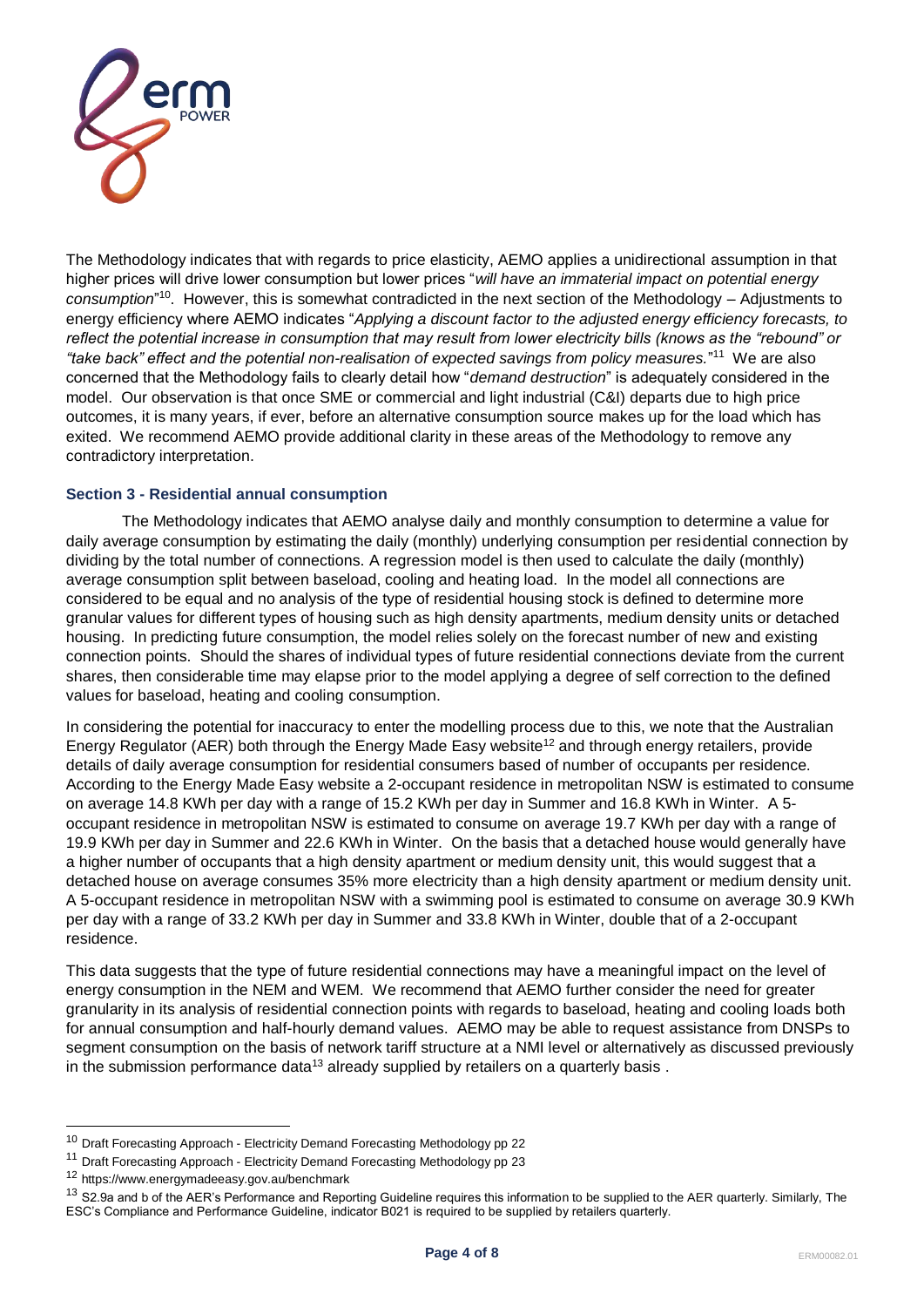

We note the Methodology includes adjustment for take up of new electrical appliances, however, whilst the Methodology is clear for new connections, the Methodology contains no detail regarding the replacement of old with new appliances for existing connections. A replacement new appliance whilst larger than the replaced appliance may have higher energy efficiency and may potentially use less energy than the replaced appliance. We recommend AEMO detail in the Methodology how variance in energy consumption is calculated for replacement as opposed to new appliance uptake.

The Methodology applies factors for what is referred to as the "rooftop solar PV rebound effect". This is based on AEMO's assumption that households with installed rooftop PV are likely to increase consumption due to lower electricity bills and less behavioural diligence to reduce energy consumption. Further, the Methodology indicates that "*The PV rebound effect is allocated proportionally to base load, heating load, and cooling load per*  connection."<sup>14</sup> In ERM Power's view, whilst it is reasonable that base load could potentially be impacted by this rebound effect, it is less clear that heating and cooling load would be significantly impacted. In addition, the Methodology sets out little actual detail regarding how the apportioning of this rebound effect to the base load, heating load, and cooling load categories is applied or AEMO's process for determining these. We recommend that additional details be provided in the Methodology setting out the process for how the level of "rooftop solar PV rebound effect" is calculated and the apportioning of this to base load, heating load, and cooling load per connection.

We note that the Methodology apples similar adjustment factors for the impacts of price sensitivity and energy efficiency price rebound reductions as that applied to SME loads. Similar to our previous comments with regards to SME load in these areas, we recommend AEMO provide additional detail and clarity in these areas of the Methodology to remove any contradictory interpretation. In addition we note the Methodology applies these rebound savings equally to base load, heating load, and cooling load per connection without considering the impact that tariff structures may have on this as well as changes in consumer disposable income, where consumers may focus on energy usage outcomes under higher usage conditions with reduced energy efficiency reductions during heating or cooling periods.

We consider it's questionable if consumers having made the decision to adjust set points for cooling or heating appliances will adjust these again when observable cost savings have been demonstrated. We recommend AEMO consider further analysis in this area.

We recommend that in considering the uptake of electric vehicles for residential recharging, that additional work be undertaken and consulted on with interested stakeholders on the potential impact of changes to residential tariff **structures** 

## **Section 5 – Maximum and minimum demand**

l

In ERM Power's opinion, from a reliability forecasting perspective, the calculation of forecast maximum demand outcomes has the greatest potential to result in unwarranted additional costs to consumers.

Unlike the methodology for calculation of annual consumption where components of business and residential load are segregated and calculated individually before being combined to create the individual regional and market wide consumption forecasts, the methodology for calculation of minimum and maximum demand extracts only LIL half hourly historical demand outcomes and combines all other loads to develop the half hourly traces of base load, cooling load and heating load. In the methodology all connection points for commercial, light industrial, SME and residential load are considered to have the same average values and respond the same in terms of increased demand for meeting heating and cooling load to the forecast synthetic weather outcomes.

<sup>&</sup>lt;sup>14</sup> Draft Forecasting Approach - Electricity Demand Forecasting Methodology pp 31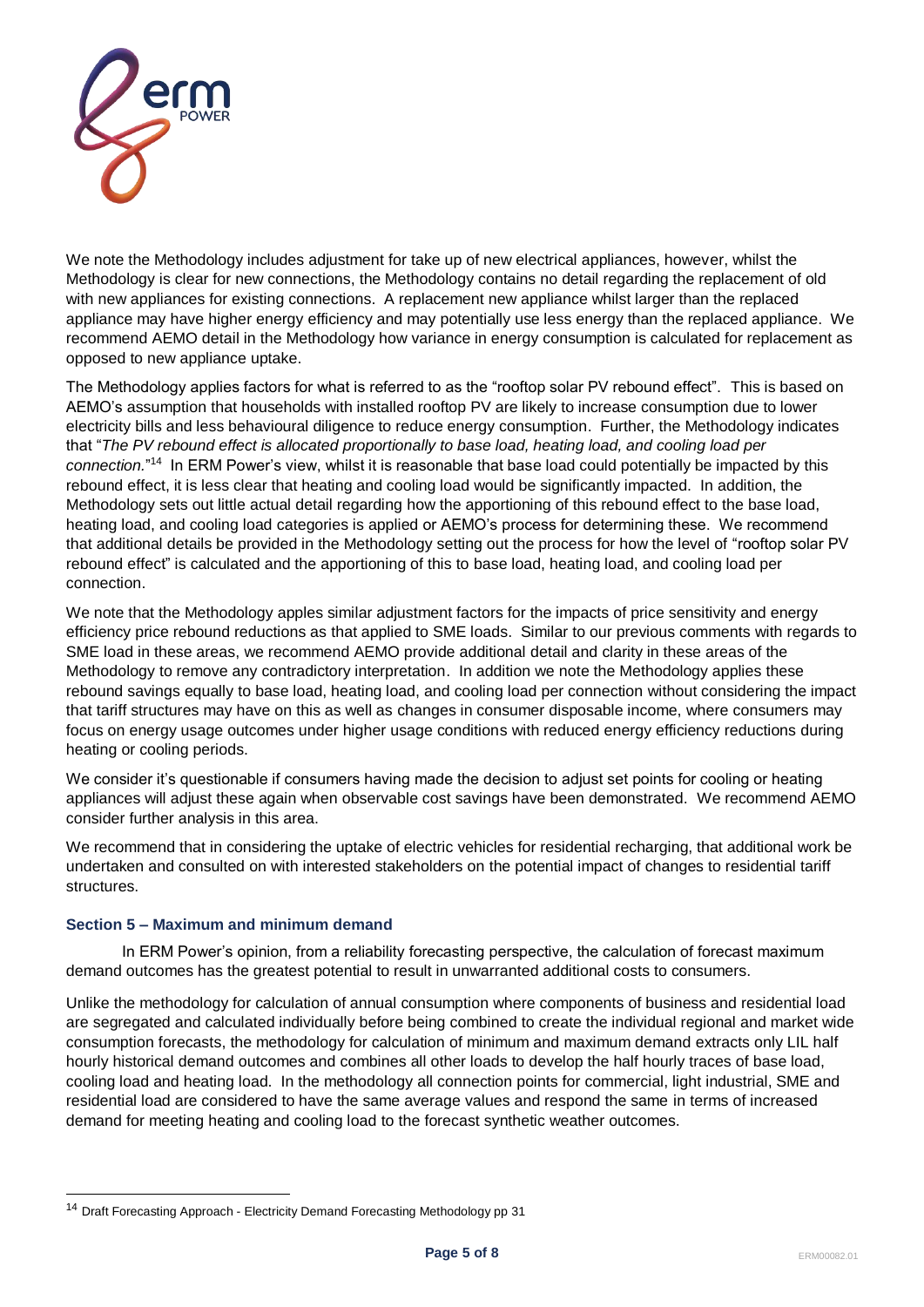

We consider that improvements in the accuracy of forecasts of future maximum demand outcomes may be available through better segregation of the different types of demands at individual connection points or NMI's. Improvements could be achieved by AEMO seeking the assistance of DNSPs to provide network tariff application information to help classify the type of load at each individual NMI. This would require a one-off allocation of demand type to each connection point which would potentially remain valid for a sustained period.

When considering the factors derived from the EDA assessment process as set out in Table 6,<sup>15</sup> which move forward to the half hourly demand model, it's unclear if AEMO in their assessment included a more granular day of the week for working weekdays assessment as it can be readily observed that both Mondays and Fridays have different demand patterns to Tuesdays, Wednesdays and Thursdays across all months and seasons. We recommend that AEMO consider if a further granular breakdown of working weekdays is warranted.

With regards to the simulation of the base year<sup>16</sup>, the Methodology indicates there is a degree of interaction between the GEV model and the half hourly model, in particular, the transition over future forecast years from purely GEV to purely half hour model forecasts, however, no detail regarding the transition process is provided. We recommend AEMO provide further detail in this area.

The methodology indicates that "*Historical weather events are simulated to develop a weather distribution to*  normalise demand then stochastic volatility is applied."<sup>17</sup> Stochastic volatility is normally applied when it has clearly been determined that volatility may vary over time. In addition, there are multiple methods for applying stochastic volatility and the method used in not set out in the Methodology. It is unclear to ERM Power given the significant array of weather sensitive input assumptions already applied in the model, which are already varied over time, why an additional stochastic volatility factor is required. We recommend AEMO provide more detail in the Methodology as to why its inclusion is required, given the other existing weather sensitive input assumptions, and which stochastic volatility model is used.

Similarly, we note the Methodology indicates that additional adjustment factors are applied that represents random normally distributed changes in demand not explained by the model demand drivers from both the half hourly and GEV model. We recommend AEMO provide more detail in the Methodology as to why their inclusion is required.

The Methodology indicates that the synthetic weather years are developed using the last 20 years of historical weather data. In this process, historical weather data is broken down into 26 fortnightly weather blocks, these blocks are then randomly selected to create the synthetic weather year outcomes. It's unclear to ERM Power how this would ensure the historically observed normal pattern of rolling within season of weather outcomes are maintain across the entire 3,000 simulated synthetic weather years. We recommend that AEMO provide additional detail regarding this in the Methodology. We also note that all 20 historical years are warmed to meet a view of possible future climate conditions, its unclear to us how this will maintain the natural range of historical outcomes if all years are warmed to achieve a common view of future climate forecasts. We consider these years should maintain the normal spread of reasonably possible weather outcomes as opposed to a central forecast view of future outcomes.

The Methodology then indicates that "*The half-hourly forecast process grows half-hourly demand by economic conditions such as price and GSP, demographic conditions such as connections growth, and technological conditions such as EV uptake to derive an annual growth index.*", and further, "*The forecast year-on-year change is applied to each of the 17,520 half-hours for each simulation in the half-hourly model and to each forecast year. The process grows half-hourly underlying demand by annual or seasonal growth indices such as population growth, economic factors and price.*" 18

l

<sup>&</sup>lt;sup>15</sup> Draft Forecasting Approach - Electricity Demand Forecasting Methodology pp 46

<sup>&</sup>lt;sup>16</sup> Section 5.4 Draft Forecasting Approach - Electricity Demand Forecasting Methodology pp 47

<sup>&</sup>lt;sup>17</sup> Draft Forecasting Approach - Electricity Demand Forecasting Methodology pp 47

<sup>&</sup>lt;sup>18</sup> Draft Forecasting Approach - Electricity Demand Forecasting Methodology pp 48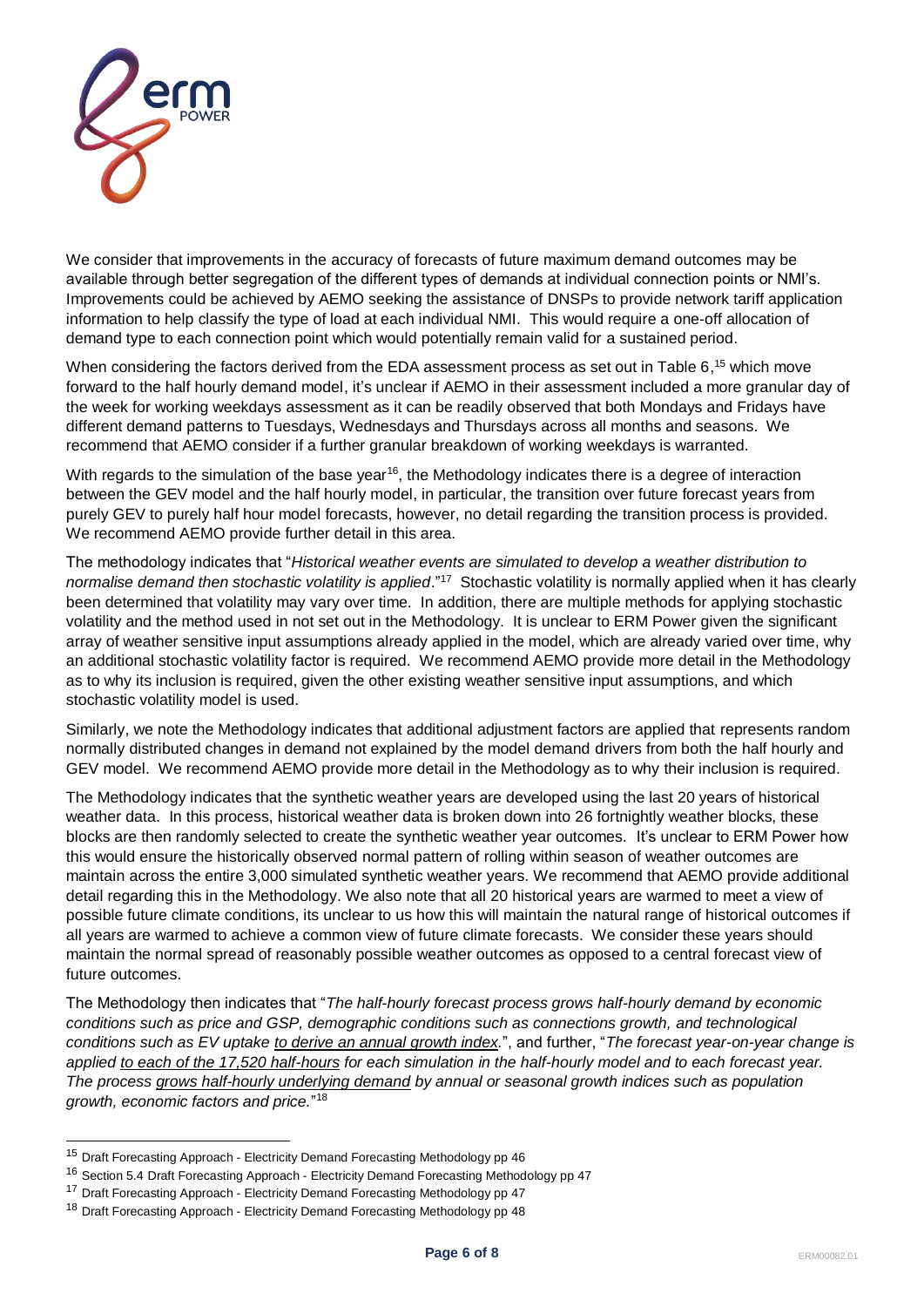

It is unclear to us how this process would allow for structured charging, and potentially discharging of electric vehicles when an annual growth index is applied to all half hours. We recommend that AEMO considered if individual growth index values should be applied to different half hour periods.

The methodology indicates that output from non-scheduled intermittent generation (NSIG) where "*The forecast impact on maximum and minimum demand is calculated based on the different demand, technologies' historical generation at time of maximum or minimum grown proportionally with any forecast growth in installed capacity.*" 19 Given the large capacity of NSIG in the NEM it is important that the Methodology set out greater detail how output from NSIG is applied. Its unclear if output from NSIG is applied based on individual year historical weather aligned outcomes, the average output across all years or the minimum output across all years at the time of maximum and the maximum output at times of minimum demand. We recommend AEMO provide additional clarity in this area.

### **Section 6 – Half hourly demand traces**

ERM Power is concerned that scaling of half hourly demands remains to a degree an opaque black box process and whilst the methodology sets out the process from a theoretical perspective, it does not set out any framework for independent analysis and audit of the process post completion. Recent changes to information provided to participants as part of the Medium-Term Projected Assessment of System Adequacy rule changes provides information with regards to the range of daily maximum demand outcomes post scaling to both the 50% and 10% POE forecasts. These same demand forecasts are used in the Electricity Statement of Opportunities Reliability Forecast. We note across the regions that post scaling, the maximum of the daily range of maximum daily demand outcomes for demand scaled to the 50% POE forecast for approx. 70% of days is higher than the maximum of the daily range of maximum daily demand outcomes for demand scaled to the 10% POE forecast.

Given the demand traces are scaled in a single process, it's unclear to us how a daily 50% POE forecast could be higher that the 10% POE forecast. We recommend AEMO consider further independent auditing and transparent reporting on of the final demand traces prior to use, as well as additional effective consultation with stakeholders regarding the development of this process.

### **Appendices**

### Weather and Climate

The Methodology indicates that "*AEMO incorporates climate change into its minimum and maximum demand forecast as well as its annual consumption forecast. For the annual consumption forecast, according to Climate Change in Australia (CCiA) data average annual temperatures are increasing by a constant rate. However, halfhourly temperatures have higher variability and may include increasing extremes*.". However, previous to this section, the Methodology indicates that trend analysis adjustments are already applied for forecast changes in climate to the heating degree days and cooling degree days values. Whilst we believe it would be reasonable to apply either one of the climate adjustment factors in isolation, its unclear if the combined application of both adjustment factors is warranted.

### Rooftop PV forecast

l

The Methodology indicates that population growth will be used to calculate forecast growth in rooftop PV solar installations. We question if trend analysis of Essential Services Commission and AER's retailer supplied solar tariff data<sup>20</sup> would provide a more accurate value for forecasting increase in rooftop solar PV installation. We suggest that AEMO seek this data from the regulators.

<sup>&</sup>lt;sup>19</sup> Draft Forecasting Approach - Electricity Demand Forecasting Methodology pp 50

<sup>&</sup>lt;sup>20</sup> S2.9a and b of the AER's Performance and Reporting Guideline requires this information to be supplied to the AER quarterly. Similarly, The ESC's Compliance and Performance Guideline, indicator B021 is required to be supplied by retailers quarterly.